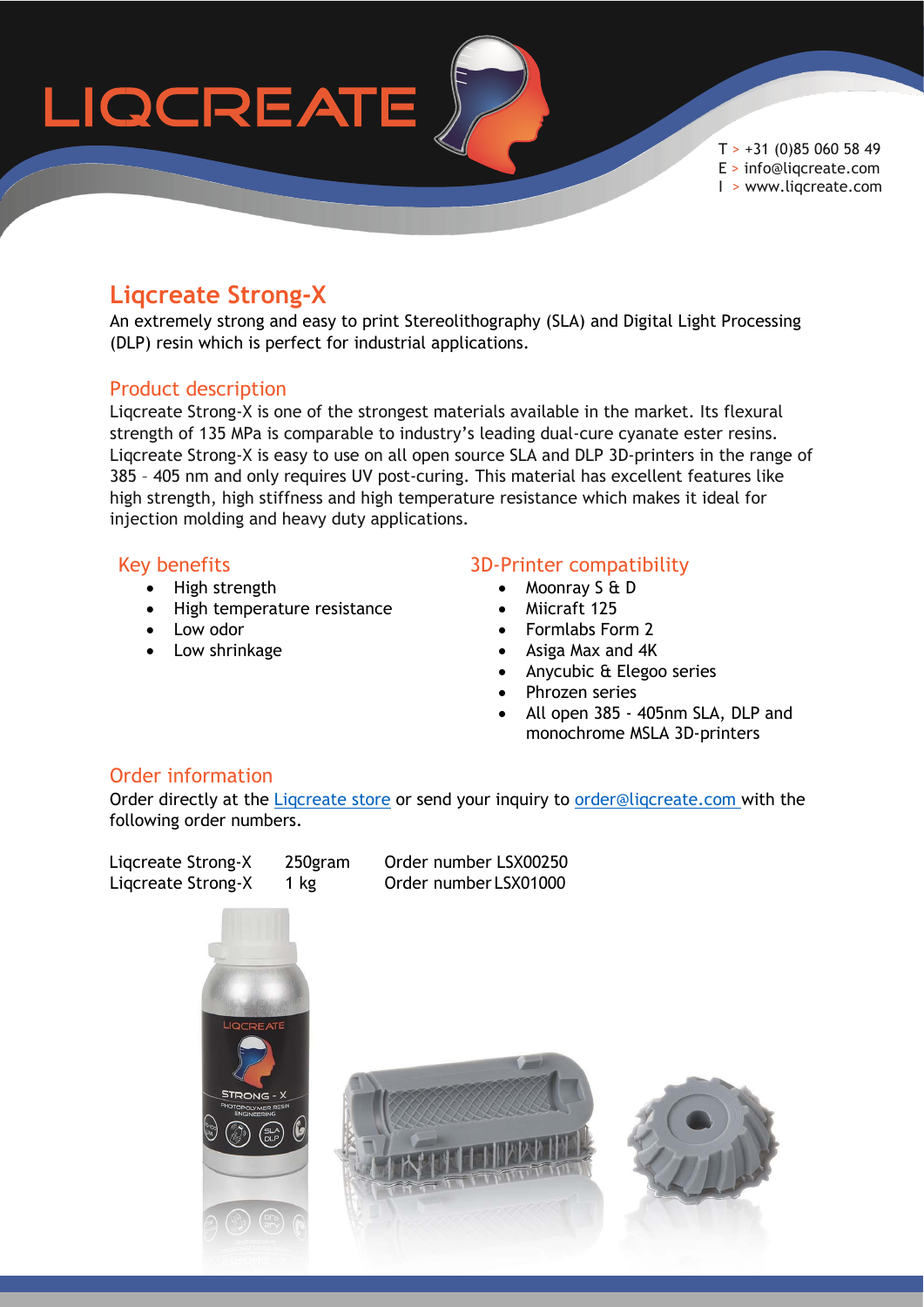

 $T > +31$  (0)85 060 58 49 E > info@liqcreate.com I > www.liqcreate.com

## **Liqcreate Strong-X Technical Data**

| Liquid properties |                           |                       |                          |  |  |
|-------------------|---------------------------|-----------------------|--------------------------|--|--|
| Appearance        | Opaque Grey Liquid        | Ec.                   | 13.38 mJ/cm <sup>2</sup> |  |  |
| Viscosity         | 300 cps at $25^{\circ}$ C | D <sub>p</sub> metric | $0.22$ mm                |  |  |
| Density           | 1.12 $g/cm^3$             | Dp imperial           | 8.48 mils                |  |  |

| Polymer properties              |                    |                                                                 |                                                           |  |  |
|---------------------------------|--------------------|-----------------------------------------------------------------|-----------------------------------------------------------|--|--|
| <b>Mechanical properties</b>    |                    | <b>High power LED</b><br>curing 30 minutes<br>at $60^{\circ}$ C | High power LED<br>curing 120 minutes<br>at $60^{\circ}$ C |  |  |
| Description                     | <b>ASTM Method</b> | Metric                                                          | Metric                                                    |  |  |
| <b>Tensile Strength</b>         | D638M              | 52 - 70 MPa                                                     | 60 - 84 MPa                                               |  |  |
| <b>Tensile Modulus</b>          | <b>D638M</b>       | $2.9 - 3.2$ GPa                                                 | $3.1 - 3.4$ GPa                                           |  |  |
| Elongation at break             | D638M              | $4 - 8 %$                                                       | $3 - 6 %$                                                 |  |  |
| <b>Flexural Strength</b>        | D790               | 121 - 130 MPa                                                   | 134 - 140 MPa                                             |  |  |
| <b>Flexural Modulus</b>         | D790               | $3.1 - 3.3$ GPa                                                 | $3.3 - 3.5$ GPa                                           |  |  |
| <b>IZOD Impact</b><br>(notched) | <b>D256A</b>       | $20$ J/m                                                        | $17$ J/m                                                  |  |  |
| <b>Shore D Hardness</b>         | D2240              | 87                                                              | 90                                                        |  |  |
| <b>Water Sorption</b>           | D570-98            | 0.45%                                                           | 0.39%                                                     |  |  |
| Tg                              | D7028              | n/a                                                             | $128^\circ C$                                             |  |  |

*Parts were washed in Isopropyl alcohol and post-cured in a Wicked Engineering Curebox. Values may vary depending on individual machine processing and post-curing.*

Visit [www.liqcreate.com](http://www.liqcreate.com/) for more information about this product.